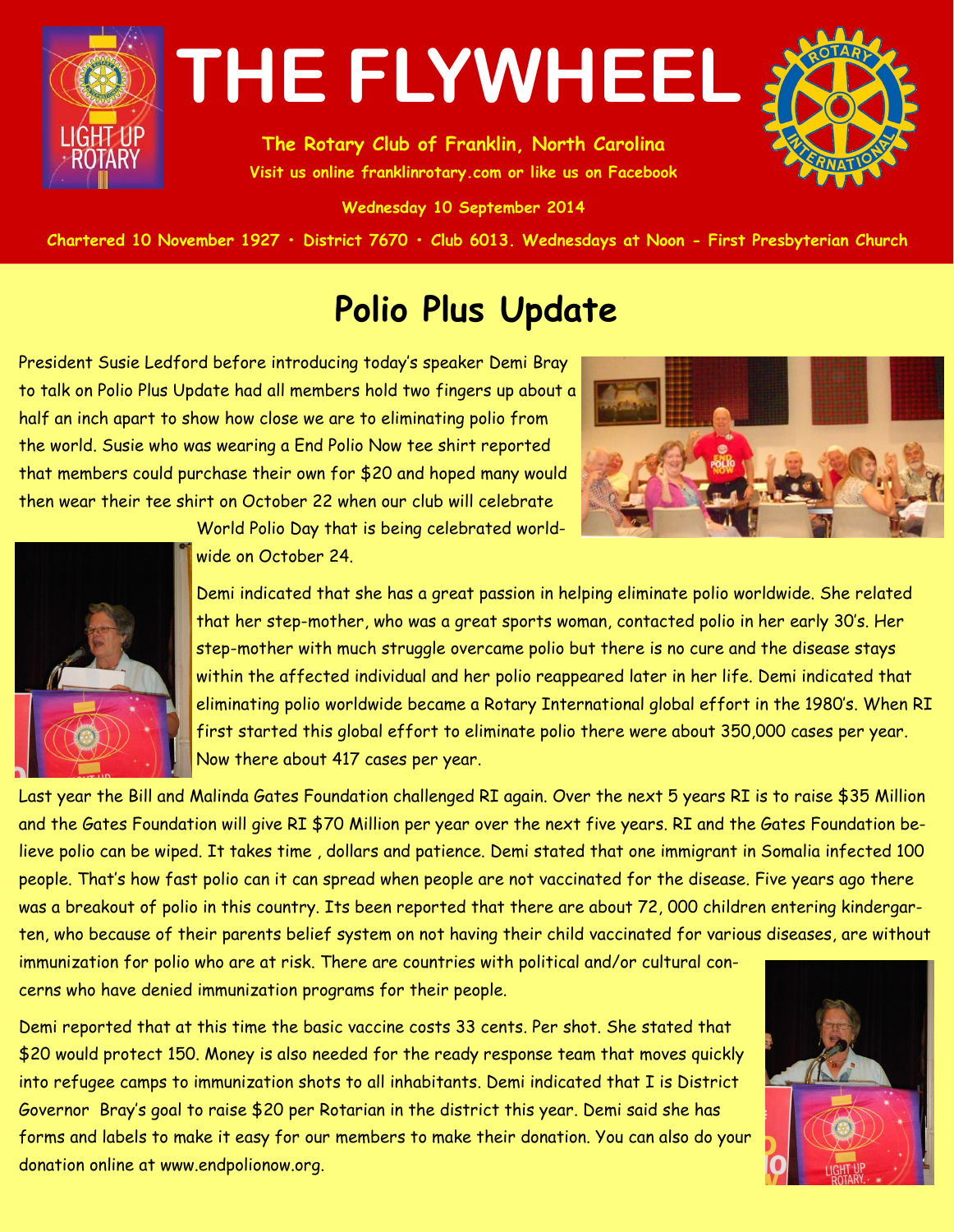

**The Rotary Club of Franklin, North Carolina Visit us online franklinrotary.com or like us on Facebook** 

**Wednesday 10 September 2014**

Chartered 10 November 1927 • District 7670 • Club 6013. Wednesdays at Noon - First Presbyterian Church

**Member Profile– Richard (Dick) Pritts, Flywheel Co-editor** Dick is a native of western Pennsylvania and graduated from The College of William & Mary before graduating from The Ohio State University School of Architecture. Dick worked with an architectural firm in his hometown for three years and then headed east to the Philadelphia area where he was a project architect on the Scheie Eye Institute, a teaching hospital associated with the University of Pennsylvania.



Pritts then left the northeast for the sunny climate in the Tampa Bay area where he continued making a living as an architect for almost forty years. Dick also had his own firm for about 12 years in Clearwater. Over the many years in the architectural profession he was the principal architect on several hospitals, skilled nursing facili-

ties, ambulatory surgery centers, medical offices and clinics, diagnostic imaging centers, inpatient hospice facilities, assisted and independent living facilities including continuing care retirement centers, churches, banking facilities, educational, libraries, recreational/athletic facilities and historic preservation projects. In retirement he is still doing architectural consulting work. Dick was active in leadership roles in his professional organization at both the local and state level including several years as treasurer for the Florida Foundation for Architecture.

Pritts became a Rotarian in 2002 in Dunedin, Florida and then transferred to our club when his wife Rhonda and he moved to the Franklin area. Dick has been co-editor of the Flywheel for the last two years and served as the Public Relations Co- Chair for 2013-14. Pritts is a Paul Harris Fellow Plus 1.

### **SCC Annual Golf Tournament**

SCC is hosting it's Annual Golf Tournament on Tuesday, September 16th at Balsam Mountain Preserve. This tournament will benefit the SCC Foundation Annual Scholarship Fund. The cost is \$150 per player which includes green fees, golf cart, and the awards buffet. It begins at 9:00 that morning. Please contact Kathy Posety at 339- 4227 for more dehttps://mail.aol.com/38727-111/ aol-6/en-us/mail/get-attachment.aspx? uid=29955936&folder=NewMail&partId=3tails. **Thanks!** 

#### **Wine and Cheese Reception**



President Susie announced that there will be a wine and cheese reception at Cat Creek Lodge on September 18th at 5:30 PM. All new members from the 2013-2014 and the new members since July 1 of

this year and their sponsors are invited.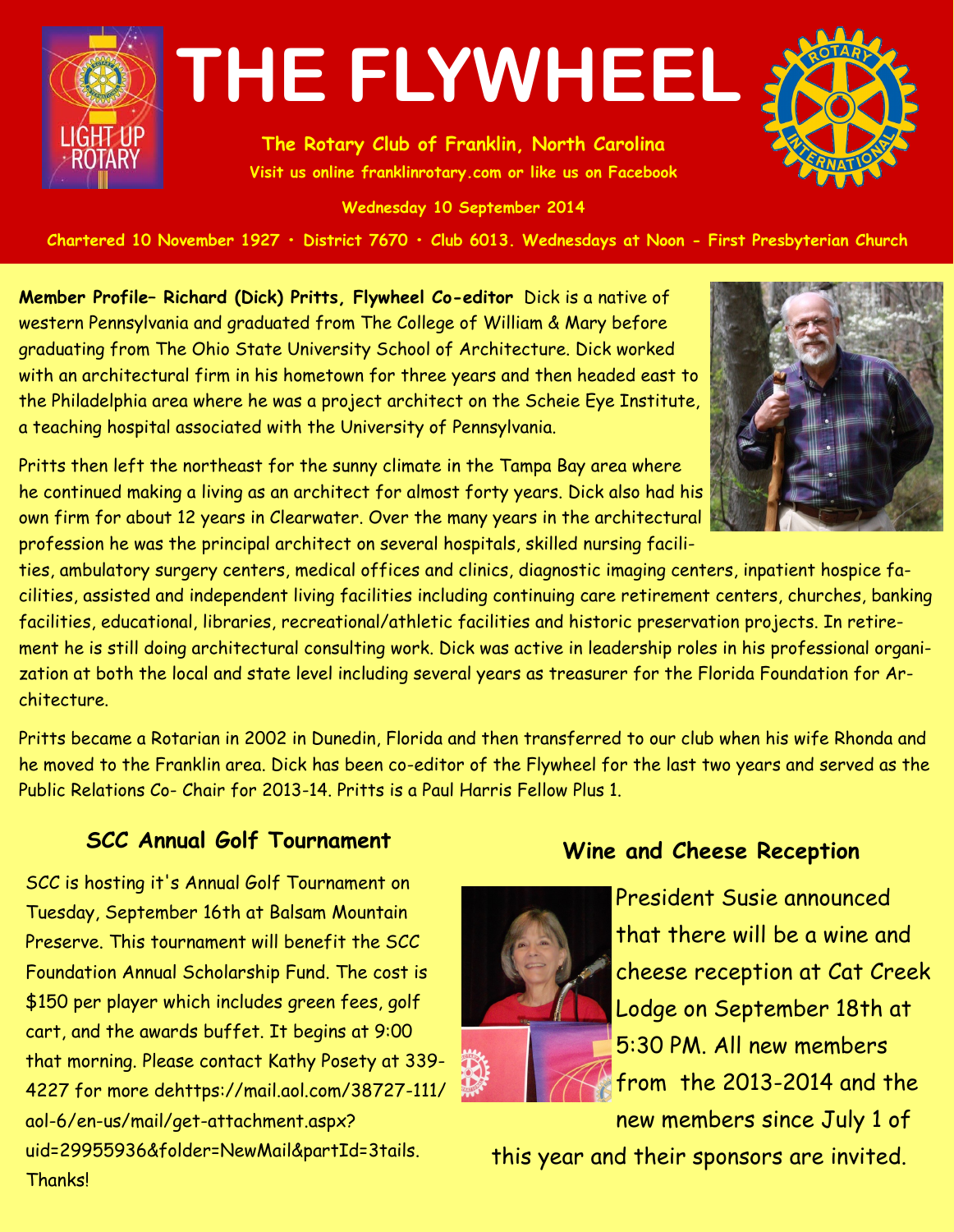

**The Rotary Club of Franklin, North Carolina Visit us online franklinrotary.com or like us on Facebook** 



**Wednesday 10 September 2014**

Chartered 10 November 1927 • District 7670 • Club 6013. Wednesdays at Noon - First Presbyterian Church

### **A Gathering of Eagles**

How are the Boys Scouts of America doing today in Western North Carolina? This is a question many vintage Eagle Scouts and other former Boy Scouts who have not been active in Scouting for years may wonder.

The Daniel Boone Council would like to bring these individuals from Macon County and southern Jackson County up-to-date on the activities, accomplishments and challenges that Boy Scouts in this area enjoy. This will be done at a dinner and presentation to be held at the Highlands Community Center starting at 6:00 pm on September 15, 2014.

Kirby Thompson, the Cataloochee District Executive (Haywood, Jackson, Macon, and Swain counties), and other Council staff and local volunteers will talk about what Scouting has done in recent years to mold our future leaders. This will include discussion of the newly re-discovered Scout camp just east of Otto. There will also be the opportunity for those attending to share their Scouting experiences.

There is no charge to attend. However, you must RSVP by September 11<sup>th</sup> by calling Kirby Thompson at 828-550-7865 or emailing kirby.thompson@scouting.org. Also, if you can recall, please provide your highest Scouting rank and the Council or city in which you were last active. For additional information regarding Scouting in the Franklin area, contact Mike Norris at 828-524-4442, ext. 207, or e-mailing miken@wayah.com.

#### **Friendship Exchange**

Stacy Guffey announced that on October 13–15 there will be five ladies from the Philippines visiting our area in the Rotary Friendship Exchange program. We are looking for a host family for one of the ladies for the nights of the 13th and 14th. Please see Stacy or Larry if you can be a host family. The ladies will be the program at our October 15th meeting.

#### **First Posting of Prospective New Member!**

This is the first official posting of Jim Wilson. If you have any comments or concerns see President Susie or any board member.

#### **Prayer / Pledge Schedule**

**Sep 17-** Fred Alexander **Sep 24–** Susan Gibbs **Oct 1–** Rich Peoples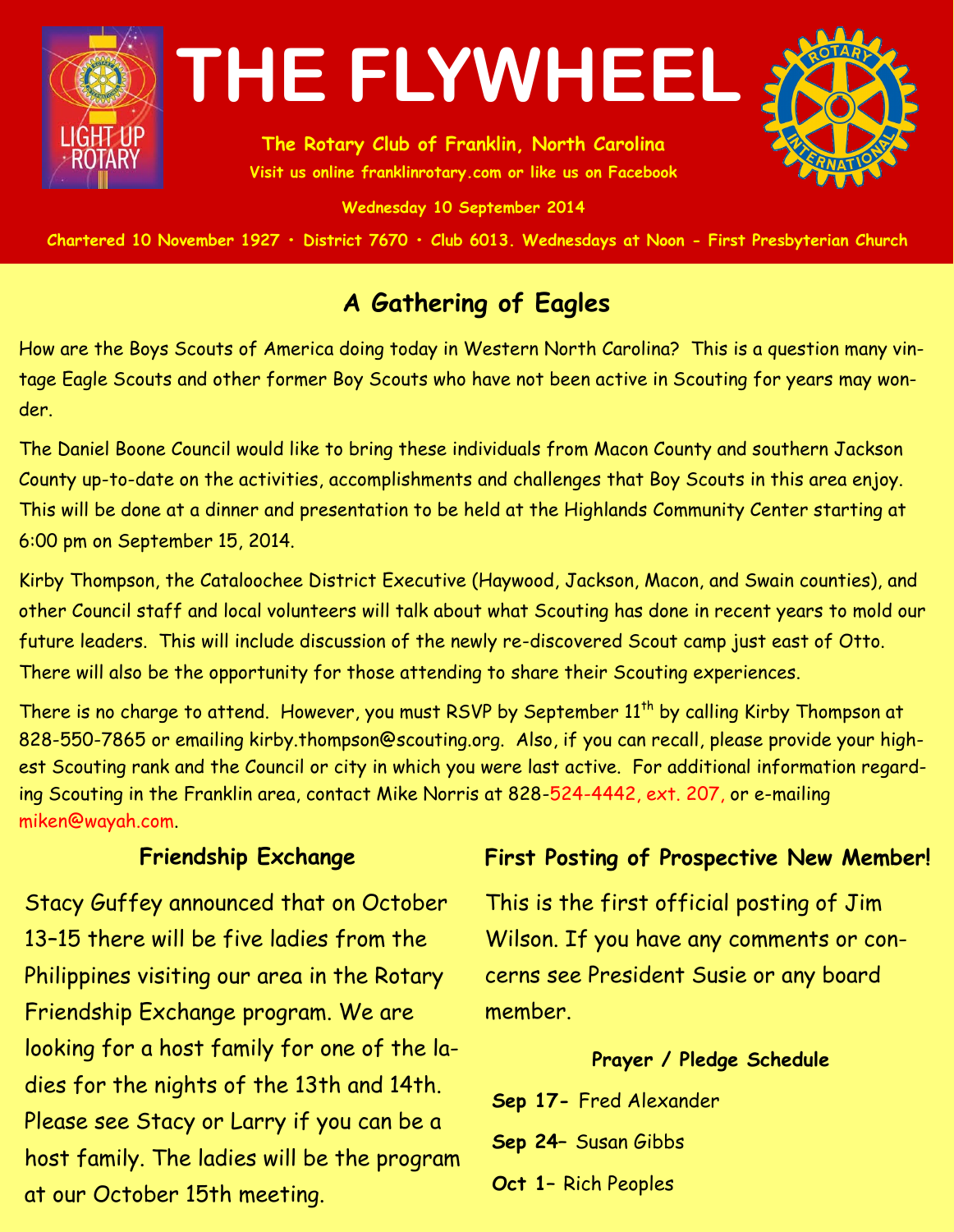

**The Rotary Club of Franklin, North Carolina Visit us online franklinrotary.com or like us on Facebook** 

**Wednesday 10 September 2014**

Chartered 10 November 1927 • District 7670 • Club 6013. Wednesdays at Noon - First Presbyterian Church

### **Cruise Ticket Sales off to a Good Start but Need Some Volunteers for The Fair!**



PE Sean Gibson reported that the cruise for two on Holland America as part of our Rickman Raffle will be given away at Noon on the last day of the Macon

County Fair 9/20. **We are in need of volunteers to help work a table at the fair over the four day period to sell these tickets.** Please see PE Sean Gibson, Judy Chapman or Cindy Rodgers! **We have sold about 86 tickets thus far! Great work Rotarians! This is our final push..lets make it a good one!**

### **Flywheel Lineup for 2014-15**

Thanks to those volunteering in helping with the Flywheel. John Short will be third week and Tom Coley fourth week. Debbie Tallent is our photographer for the year. If anyone , especially a new member looking to get involved in our Club's activities and would like to write the week one or two meeting notes for the Flywheel, please see club Flywheel Co-Editor Dick Pritts. Thanks for all you do!

## **September 17th**

Susie emphasized today that our September 17 meeting is pin day. Each Rotarian attending should wear as many Rotary pins as he can find in his collection. Award for the member with the most pins. The challenge will be trying to beat PDG Dennis Sanders!!

# **Clayton's Corner** Humor



If they had a doting Mother....

**MONA LISA'S MOTHER:** "After all that money your father and I spent on braces, that's the biggest smile you can give us?"

**COLUMBUS' MOTHER:** "I don't care what you've discovered, you still could have written!"

**MICHELANGELO'S MOTHER:** "Can't you paint on walls like other children? Do you have any idea how hard it is to get that stuff off the ceiling?"

**NAPOLEON'S MOTHER:** "All right, if you aren't hiding your report card inside your jacket, take your hand out of there and show me."